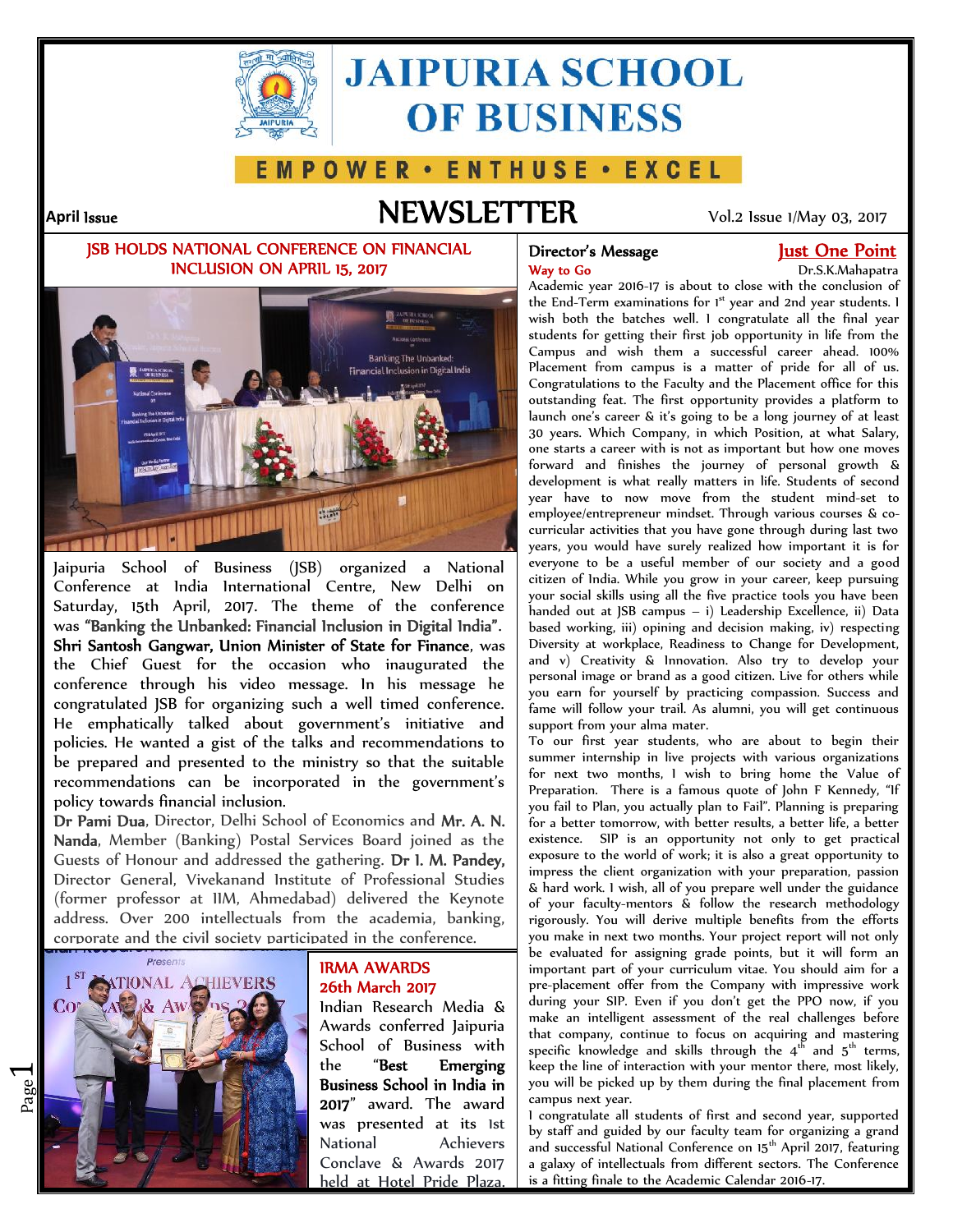

**JSB achieves 100% SIP placement Programme**

Summer Internship Programmes are mandatory for PGDM first year students pursuing the two year full time course. Apart from giving their academic learning a practical window, SIPs help the students think innovatively and help them focus on their career prospects.



#### **Development Programme at JSB**

School of Business in association ELTAI (English Teachers Association of India) Greater Noida Chapter organised an FDP on the "Stress Management and Collaborative Learning" on 9th April, 2017.



**JSB held a Media Conference** on March 15 2017 to highlight the various achievements of the Institute so far and also update the upcoming events of the Institute.

#### **Jaipuria School of Business**

Block B, Gate No. 1, Shakti Khand-IV, Indirapuram, Ghaziabad, U.P. 201014 Connect: pgdm@jaipuria.edu.in

Dr. S.K.Mahapatra, Director, JSB received the "**Best Director of the Year in 2017**" conferred by Indian Research Media & Awards on  $26<sup>th</sup>$ March 2017

#### **Leadership Talk**

#### Mr. Ashish Gupta, Director, Procurist

Visited JSB for a lecture to PGDM students on the various aspects related to Supply Chain Management He meticulously explained the importance of logistics for the inventory replenishment in retails sector by taking appropriate examples from industry.



#### **Faculty News**

 $\boldsymbol{\sim}$ 

*Prof Yusuf Mehdi, Asst Professor*, has been selected for CELTA (Certification in English Language Teaching to Adults) Full Time at Hampstead School of English, University of Cambridge. This is a 4-week teacher certification course by University of Cambridge. The Institute wishes him success in his learning.

 $\begin{array}{c|c|c|c|c} \mathbf{g} & 29, & 2017 & \text{at Indian Women Convention & \ & \mathbf{W} & \mathbf{W} \\ \mathbf{g} & \mathbf{W} & \mathbf{A} & \mathbf{W} & \mathbf{A} & \mathbf{W} \\ \mathbf{h} & \mathbf{W} & \mathbf{A} & \mathbf{W} & \mathbf{A} & \mathbf{W} \end{array}$ *Prof Surabhi Singh, Associate Professor-Mktg. and Data Analytics*, received 'Women Achiever Award- 2017" for achieving excellence in Marketing Education on April WA Awards 2017 New Delhi held at Country Inn, Gurgaon.

JSB is proud of her achievement and wishes her all the best for her future endeavours.

#### **Leadership Talk**

Mr. Ashok Gulla, DGM, Industry Finance, State Bank of India visited JSB on 20<sup>th</sup> April 2017 for an interaction with the students. He gave his expert inputs in to the various<br>aspects of a Bank Reconciliation Statement. Greater Noida Chapter aspects of a Bank Reconciliation Statement. Though the topic is very theoretical in nature, being a core banker he explained **Faculty Development** the topic in a very practical way.

Student Development Programme (SDP) on **Company of Company of Company of Company of Company of Company of Company of Company of Company of Company of Company of Company of Company of Company of Company of Company of Compan Data Analytics using SPSS APRIL 8, 2017**<br>Jaipuria School of Business (JSB) has been a **Communist** Containerative Learning Jaipuria School of Business (JSB) has been a

forerunner in recognizing the needs of the industry and integrating the needs of the venue: Leadership Hall. JSB industry and integrating knowledge with professional inputs. Student Development professional inputs. Student Development Programme (SDP) is one such initiative taken by JSB to ensure transformation of an aspiring professional into a committed and employment-ready professional. The PGDM students attended SDP on Data Analytics using SPSS on April 8, 2017 organized at Centre for Advanced Data  $\begin{bmatrix} \text{BUS1} \\ \text{with} \end{bmatrix}$ Analytics, Jaipuria School of Business. The W<sup>ITH</sup> EL faculty at JSB, **Prof Surabhi Singh** was the resource person of the session.

The session was interactive wherein key elements of varied research tools were  $\begin{bmatrix} \text{organ} \\ \text{topic} \end{bmatrix}$ discussed with the participants. By such kind of exposure the institute ensures to contribute in the holistic development of our budding managers.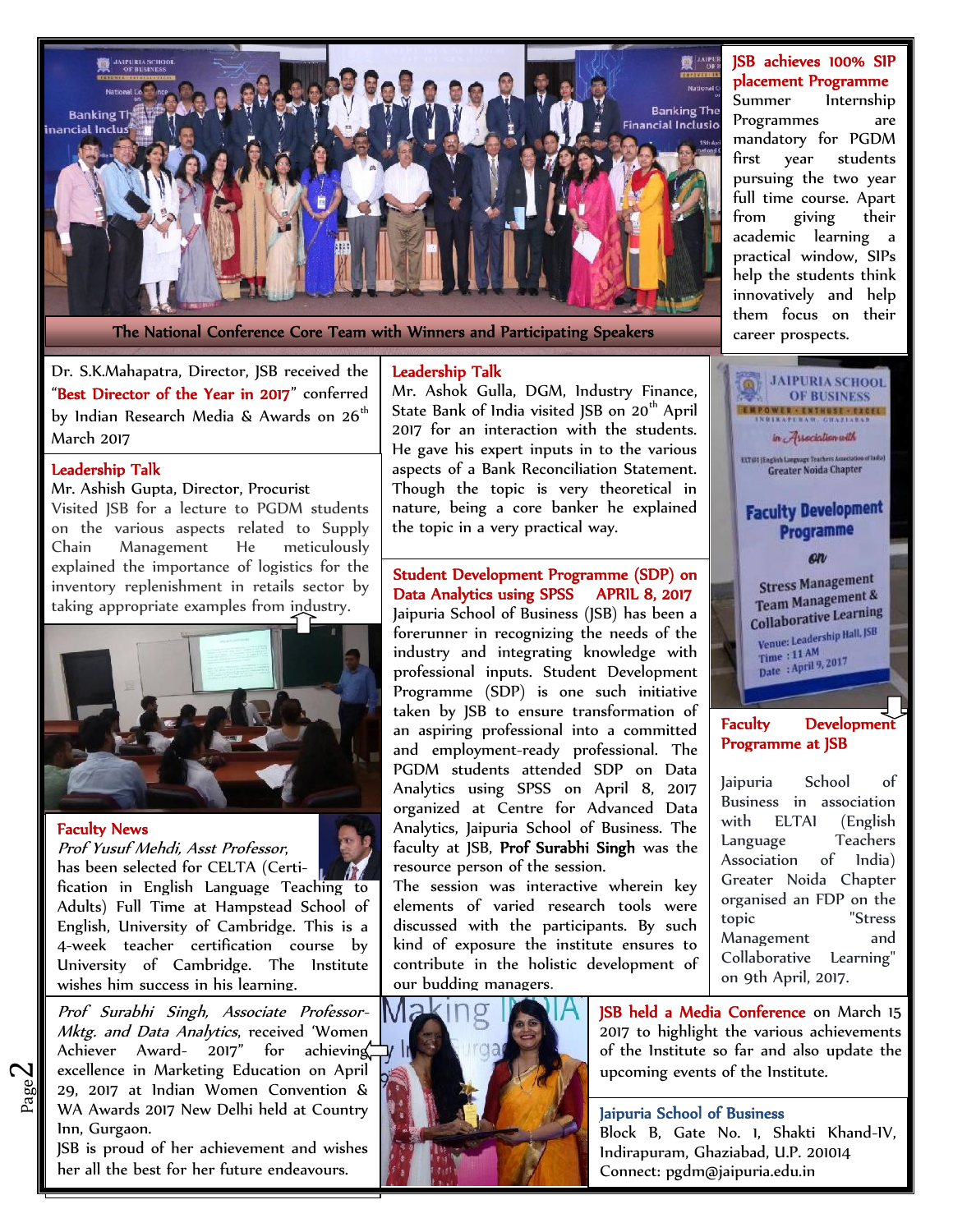

Unveiling of OJAS Journal of Jaipuria School of Business and felicitation of mementoes to guest

Speakers delivered talk on National Conference on April 15, 2017 at Jaipuria School of Business